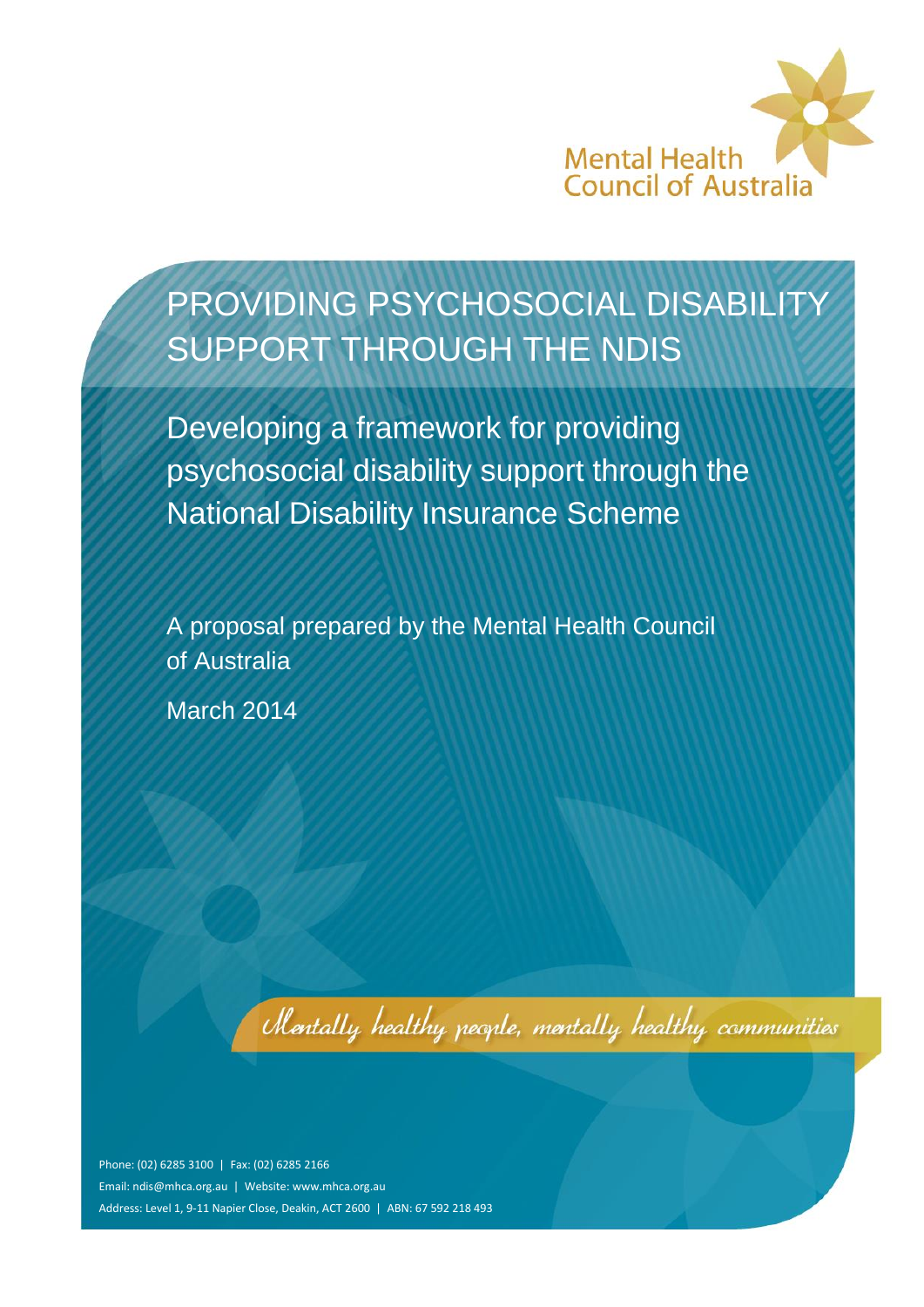# PROPOSED APPROACH IN SUMMARY

- 1. Quarantine mental health/psychosocial disability funding within the NDIS, with the total funding envelope representing \$2.1 billion covering both Tier 2 and Tier 3 participant populations and including people with co-occurring disabilities
- 2. Estimate numbers and describe the characteristics of Tier 3 participants based on an expertinformed and iterative analysis of the National Mental Health Service Planning Framework (NMHSPF)
- 3. Allocate remaining funds to new and existing service offerings to be block purchased by NDIA from existing community mental health and other organisations
- 4. Continue funding in-scope and other existing services for three years, rolling over any contracts that expire within that period and collecting data about consumer pathways in and out of Tier 2 and other services.
- 5. Undertake a project to re-align assessment and planning processes for Tier 3 participants
- 6. Initiate wide-ranging and formal consultation and undertake targeted research and evaluation with a view to:
	- a. maximising access to Tier 2 interventions which are cost effective
	- b. developing criteria for allocating potential participants to Tier 3, Tier 2 or Tier 1
	- c. retaining and enhancing the positive features of existing community-based mental health services
	- d. Supporting, where necessary, reform and re-alignment of mental health services to better reflect the concepts of individual choice and control, and gathering views on a range of critical implementation issues
- 7. Establish formal consultation structures with substantial input from the non-government mental health sector.

#### **BACKGROUND**

The National Disability Insurance Agency (NDIA) has asked the Mental Health Council of Australia (MHCA) to propose a framework for funding and delivering services to people with psychosocial disability related to mental illness through the National Disability Insurance Scheme (NDIS). The new framework would be designed to resolve the challenges encountered to date in ensuring that this population receives support that is reasonable, necessary and financially sustainable.

The MHCA has been working closely with our members to build the capacity of the mental health sector to engage with the NDIS, with support from the NDIS Sector Development Fund. This has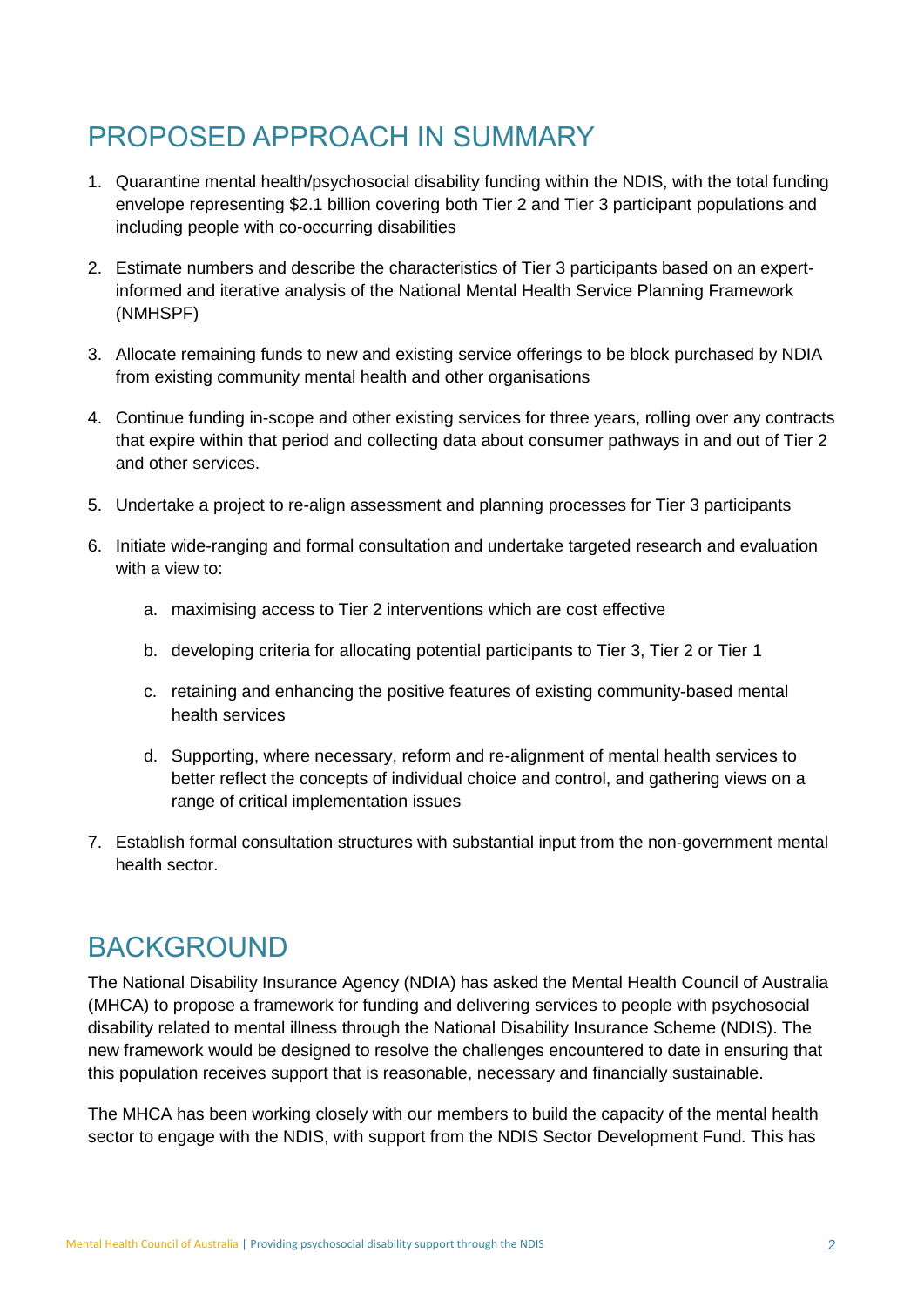provided us with a keen sense of the current challenges in maximising access to high-quality NDIS-funded supports for people with serious mental illness.

This document proposes some first steps and a process for developing the new framework, incorporating several key streams of work. The proposal is intended to provide a sense of the work that must be carried out and to resolve the challenges that we currently face.

#### KEY CONSTRAINTS AND CHALLENGES

The new framework is based on the NDIA's assumption that 35,000 participants will qualify for Tier 3 support, at an average cost of \$35,000 per participant. Total funding for Tier 2 and Tier 3 participants is \$2.1 billion.

The new framework must address several fundamental issues with the current system if it is to be successful:

- The tension between insisting that Tier 3 NDIS participants have a 'permanent' impairment and well-established recovery principles which underpin contemporary best practice in mental health
- Uncertainties over the future funding of, and relationship between, existing programs and services which Commonwealth and State/Territory Governments have agreed are in scope for the NDIS, and which currently fill important gaps in services for people with serious mental illness
- The absence of a satisfactory definition of 'early intervention' for mental illness in the context of an insurance scheme which would usually be expected to invest early in secondary and tertiary prevention to save long-term costs
- The challenges of point-in-time assessment for people with mental illness with fluctuating impairments and support needs, and
- Confusion and anxiety on the part of many consumers, carers and mental health service providers about the implications of the current framework for service quality, access, financial sustainability and links to other systems.

Our proposed approach addresses each of these constraints and challenges.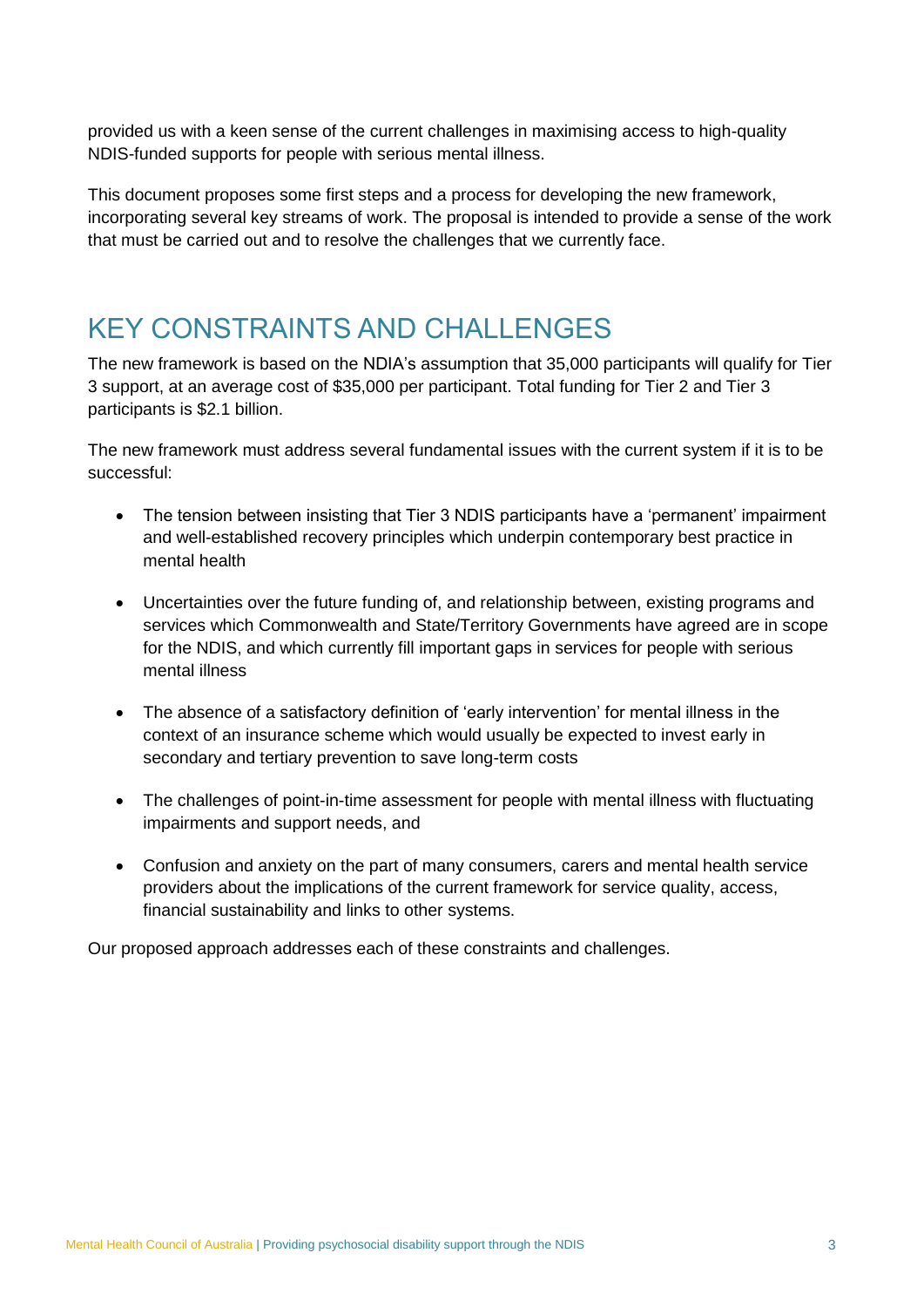## PROPOSED APPROACH IN DETAIL

The MHCA proposes the following broad approach:

- 1. Quarantine mental health/psychosocial disability funding within the NDIS, with the total funding envelope representing \$2.1 billion covering both Tier 2 and Tier 3 participant populations and including people with co-occurring disabilities
- 2. Estimate numbers and describe the characteristics of Tier 3 participants based on an expert-informed and iterative analysis of the National Mental Health Service Planning Framework (NMHSPF), with the threshold for Tier 3 to reach an appropriate balance between:
	- a. an assessment of which population cohorts are likely to benefit substantially from an individualised package, as informed by the NMHSPF and other key pieces of information
	- b. the NDIA's estimate of 35,000 people likely to receive an individualised package at an average cost of \$35,000 per participant (or approximately \$1.1 billion), and
	- c. the numbers and characteristics of people currently receiving substantial support services that are likely to be funded through individualised packages.
- 3. Allocate remaining funds to new and existing service offerings to be block purchased by NDIA from existing community mental health and other organisations. These services will allow Tier 2 participants to enter the scheme and receive NDIS-funded supports without having direct contact with the NDIA
- 4. Continue funding in-scope and other existing services for three years, rolling over any contracts that expire within that period (while still addressing performance issues), and communicate immediately with the mental health sector about the process for developing, implementing and evaluating the new framework. Establish an outcomes framework and track consumer pathways in and out of services, in order to establish a better information base for designing parameters for the future operation of Tier 2.
- 5. Undertake a project to re-align assessment and planning processes for Tier 3 participants, taking into account:
	- a. evidence from existing NDIS Launch sites
	- b. packages of care set out in the NMHSPF that include in-scope services
	- c. in-scope services not covered in the NMHSPF, including but not limited to supported accommodation;
	- d. difficulties in making accurate point-in-time assessments of people with mental health issues;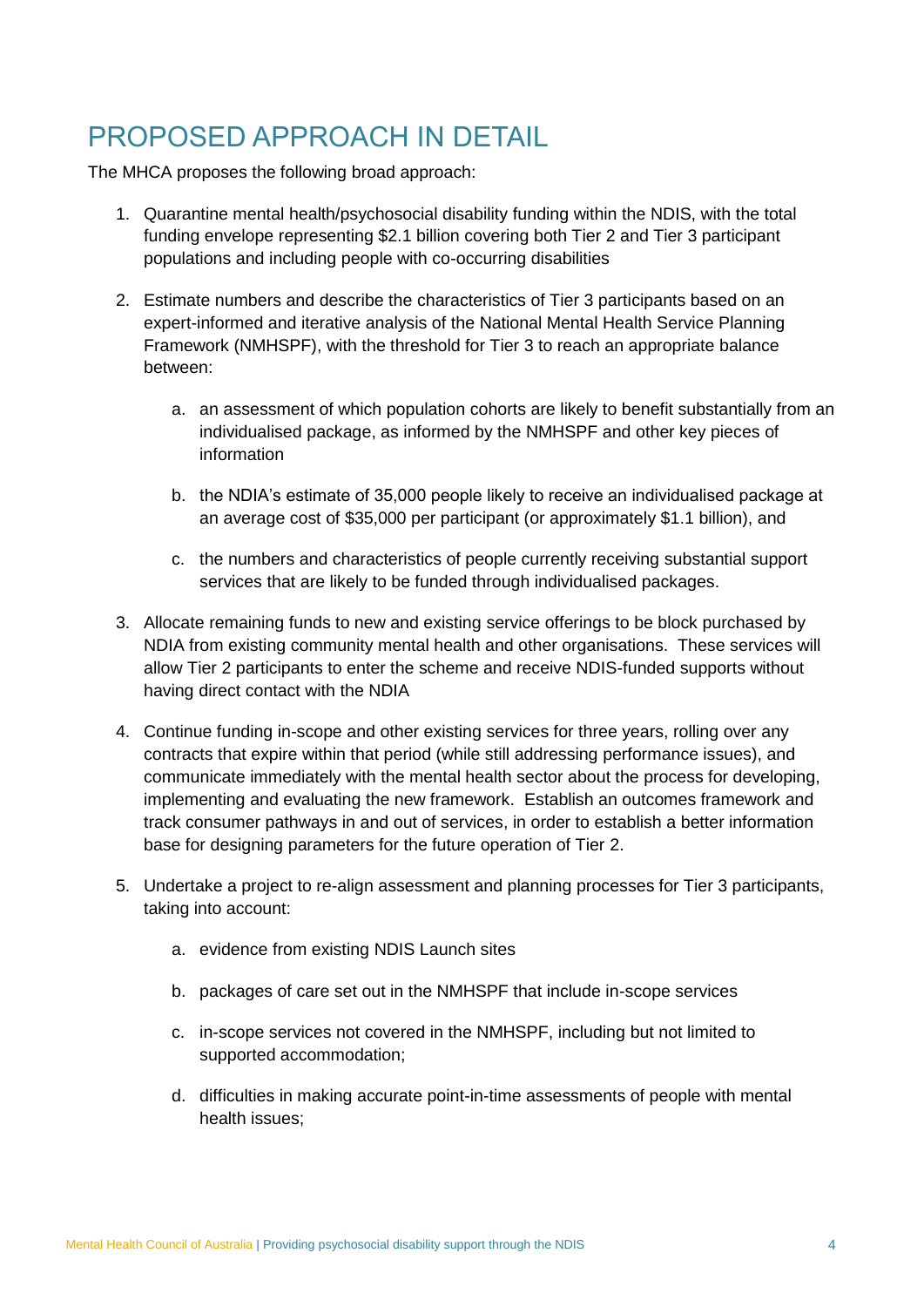- e. the characteristics of people with co-occurring conditions who have mental health/psychosocial disability support needs, and
- f. the views of consumers, carers, mental health service providers and other experts.
- 6. Initiate wide-ranging and formal consultation and undertake targeted research and evaluation, drawing on data collected through the three-year continued operation of inscope services (as at point 4, above), with a view to:
	- a. maximising access to Tier 2 interventions which are cost effective and are likely to save costs by preventing psychosocial disabilities from emerging or worsening over the long term. These interventions would include (at a minimum) services relating to housing, education, employment, relationship, social participation and other nonclinical issues
	- b. developing criteria for allocating potential participants to Tier 3, Tier 2 or Tier 1 which are satisfactory to consumers, carers, service providers and governments
	- c. retaining and enhancing the positive features of existing community-based mental health services, including contemporary, best-practice approaches to service design and delivery which aim to foster recovery, a highly specialised and growing workforce, and maximum involvement by consumers and carers in decisions which affect them
	- d. supporting, where necessary, reform and re-alignment of mental health services to better reflect the concepts of individual choice and control, and
	- e. gathering views on a range of other issues, including (at a minimum) pricing, service provider and sector capacity, workforce, supported decision-making, monitoring and evaluation.
- 7. Establish formal consultation structures, with substantial input from the non-government mental health sector, to advise on both the development of the new framework and other mental health issues, and partner with the MHCA to communicate the process and outcomes of consultation with non-government stakeholders.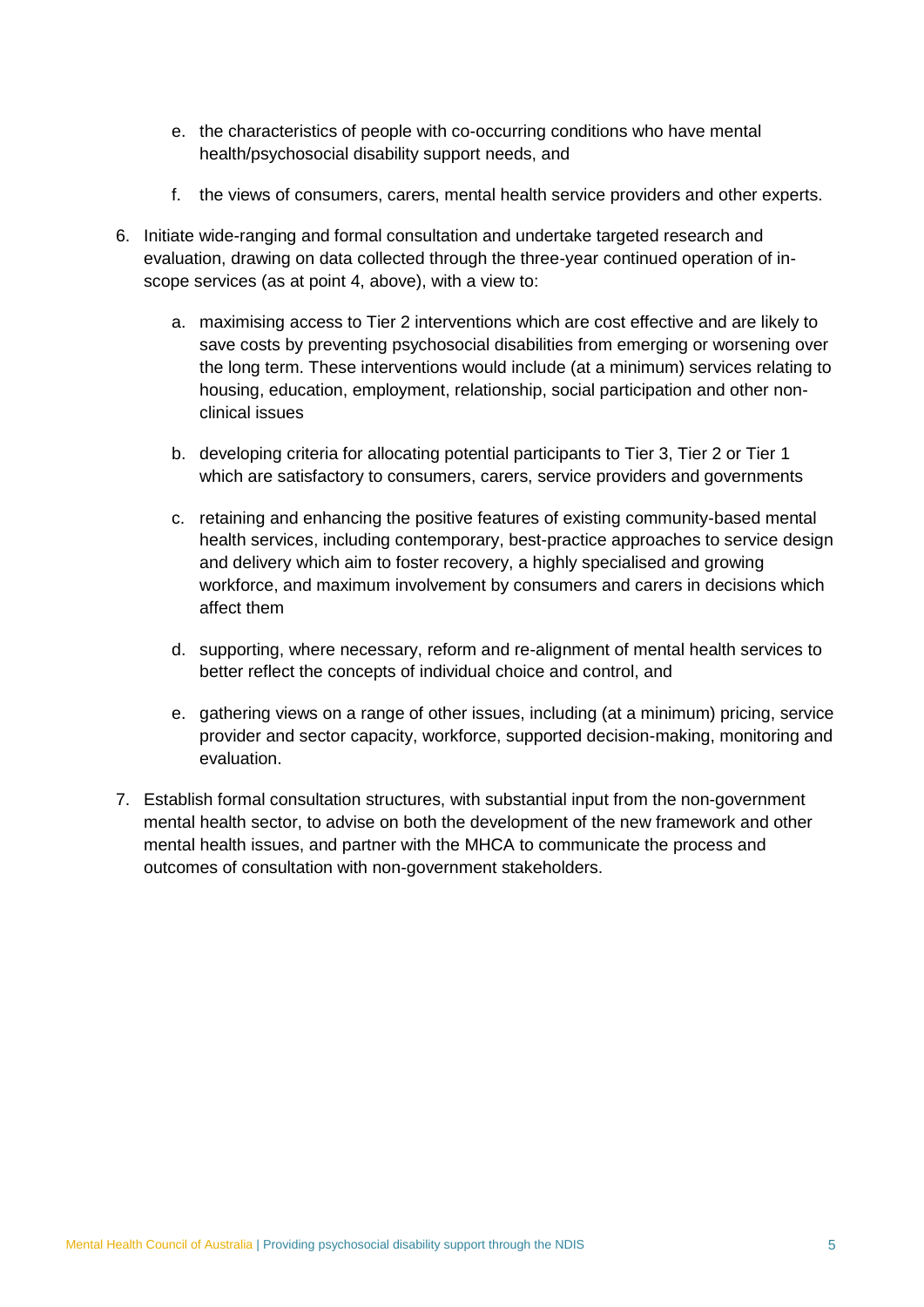# PROJECT PLAN OUTLINE

To progress the approach outlined above, the MHCA recommends a range of actions in a number of work streams. These tasks may form part of a broader workplan to be agreed by NDIA to support the transition to the new framework.

| <b>Work stream</b>                           | <b>Key issues</b>                                                                                                                | <b>Recommended actions</b>                                                                                                                                                                                                                                                                                                                                                                                                                                                                                                                                                                                                           |
|----------------------------------------------|----------------------------------------------------------------------------------------------------------------------------------|--------------------------------------------------------------------------------------------------------------------------------------------------------------------------------------------------------------------------------------------------------------------------------------------------------------------------------------------------------------------------------------------------------------------------------------------------------------------------------------------------------------------------------------------------------------------------------------------------------------------------------------|
| Coverage and<br>eligibility                  | Quantifying the target<br>population(s)<br>Tier 1/Tier 2 threshold<br>Tier 2/Tier 3 threshold<br>Permanency versus<br>recovery   | NSW Health/MHCA to map target groups for all 118<br>care packages under NMHSPF and compare with<br>NDIS principles and rules<br>NDIA and MHCA to develop outcomes framework<br>for collecting information about services outside of<br>Tier 3 in first three years of scheme operation                                                                                                                                                                                                                                                                                                                                               |
|                                              |                                                                                                                                  | NDIA and MHCA to agree populations and<br>threshold criteria for Tier 1/2 and Tier 2/3<br>MHCA to work with sector to develop more<br>appropriate eligibility criteria for inclusion in<br>amended legislation<br>NDIA and MHCA to develop more detailed budget<br>based on new underlying assumptions                                                                                                                                                                                                                                                                                                                               |
| Assessing<br>impairment and<br>support needs | Initial assessment process<br>Subsequent/ongoing<br>assessment<br>Assessment tool(s)<br>Care packages<br><b>Fluctuating need</b> | MHCA to work with sector to develop core<br>principles to be reflected in assessment tool<br>MHCA to work with sector to develop a protocol for<br>assessing needs that may change over time, to test<br>with the MH sector<br>NDIA and MHCA to work with sector to evaluate<br>and revise current assessment tool<br>MHCA to compare reference packages with care<br>packages under NMHSPF<br>NDIA to ensure that carers and service providers<br>have a formal role in assessment and planning<br>under certain conditions<br>NDIA and MHCA to work together to ensure skills<br>and training for assessors supports new framework |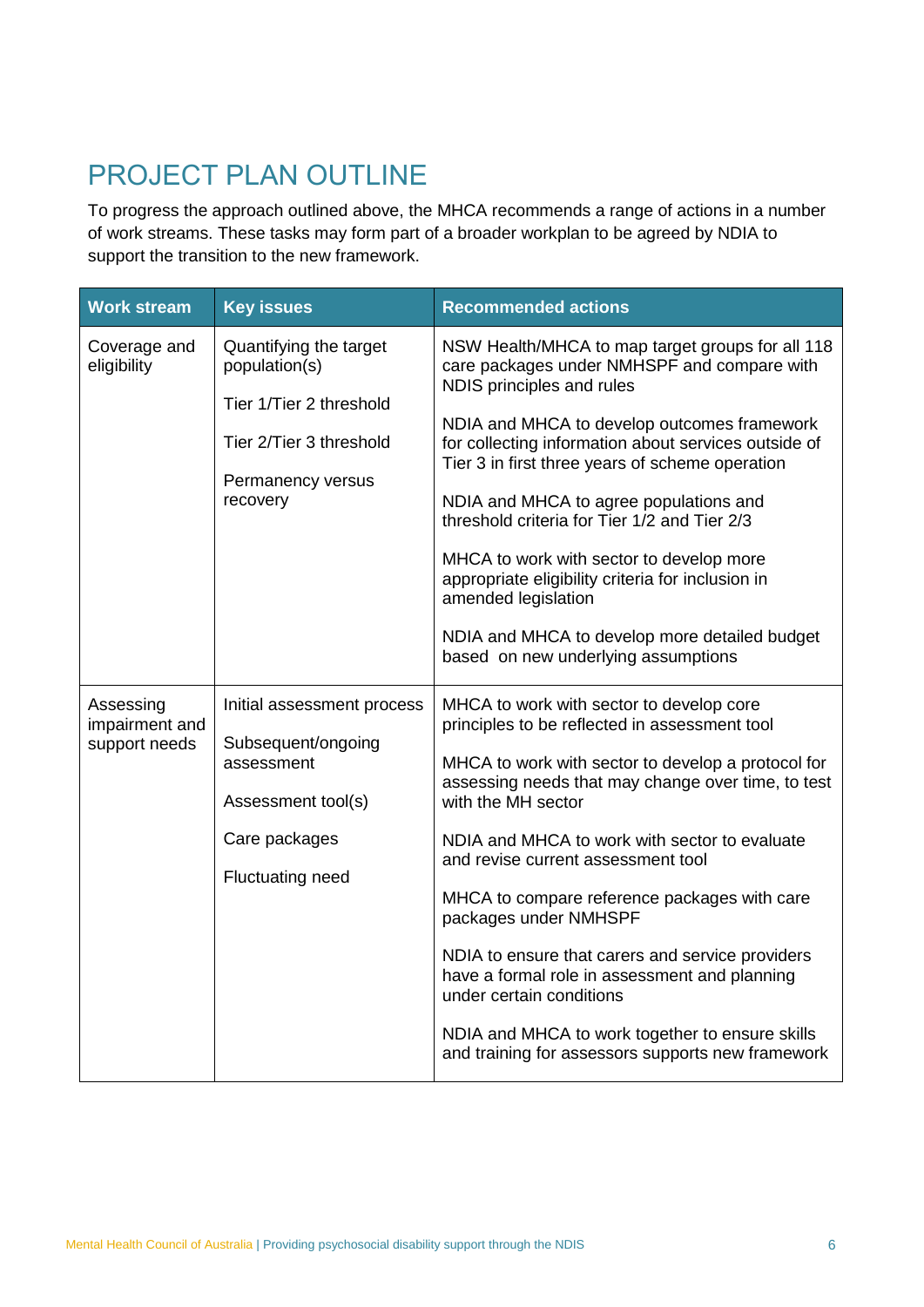| <b>Work stream</b>                       | <b>Key issues</b>                                                                                                                                                                                                                                                                               | <b>Recommended actions</b>                                                                                                                                                                                                                                                                                                                                                                                                                                                                                       |
|------------------------------------------|-------------------------------------------------------------------------------------------------------------------------------------------------------------------------------------------------------------------------------------------------------------------------------------------------|------------------------------------------------------------------------------------------------------------------------------------------------------------------------------------------------------------------------------------------------------------------------------------------------------------------------------------------------------------------------------------------------------------------------------------------------------------------------------------------------------------------|
| Outreach and<br>early<br>intervention    | Needs of underserviced<br>population groups - ATSI,<br>CALD, rural and remote<br>Maximising participation in<br>the NDIS by consumers<br>with limited insight and<br>negative experiences of<br>the service system<br>Early intervention services<br>delivered beyond the<br>clinical MH system | MHCA to work with sector and consumers and<br>carers to develop core principles for a system of<br>outreach building on current service models and<br>existing client/service provider relationships<br>MHCA to develop a draft definition of early<br>intervention for mental illness, in consultation with<br>MH stakeholders and the NDIA                                                                                                                                                                     |
| Integration with<br>existing<br>programs | In-scope Commonwealth<br>programs<br>In-scope state/territory<br>programs<br>National mental health<br>policy<br>Supported<br>accommodation<br>Other community,<br>employment and related<br>programs                                                                                           | Map Commonwealth and State/Territory programs<br>in scope, including target groups, client load, flows<br>and funding for each program<br>MHCA to engage with DoH on the implications of<br>new framework for the 5 <sup>th</sup> National Mental Health<br>Plan (currently being developed)<br>NDIA and MHCA to detail opportunities to fund<br>supported accommodation under the NDIS<br>Develop procedures to ensure that participants do<br>not need to be "re-assessed" by NDIA to access<br>Tier 2 support |
| Consumer and<br>carer<br>engagement      | Availability of accessible<br>information<br>Consumer control of<br>services and funding                                                                                                                                                                                                        | MHCA to work with consumers and carers to<br>develop and publish consumer and carer resources<br>through current capacity building project<br>MHCA to consult with consumers and carers<br>through current capacity building project                                                                                                                                                                                                                                                                             |
| Service<br>provider<br>engagement        | Organisational culture<br>Organisational readiness<br>for individualised funding                                                                                                                                                                                                                | NDIA to announce continuation of existing service<br>arrangements for 3 years, including rolling over<br>contracts under in-scope programs<br>NDIA to fund and support further capacity building<br>projects to enhance the readiness of MH service<br>providers to operate in an individualised funding<br>environment                                                                                                                                                                                          |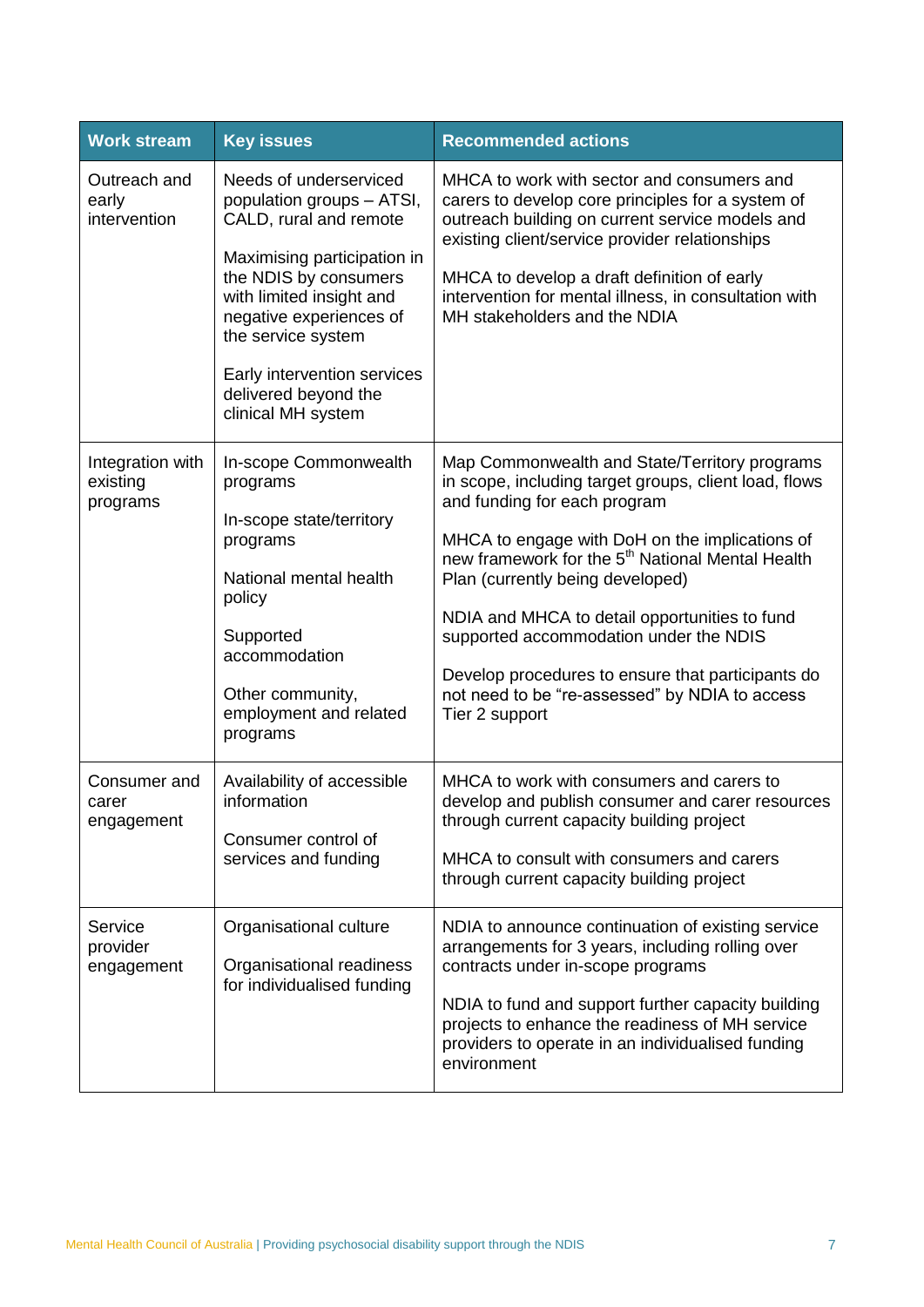| <b>Work stream</b>                              | <b>Key issues</b>                                                                                              | <b>Recommended actions</b>                                                                                                                                                                                                            |
|-------------------------------------------------|----------------------------------------------------------------------------------------------------------------|---------------------------------------------------------------------------------------------------------------------------------------------------------------------------------------------------------------------------------------|
| Sector<br>engagement                            | Leadership and advocacy<br>Partnerships and<br>collaboration                                                   | NDIA to appoint senior officials with a working<br>knowledge of recovery principles as they apply to<br>mental health to oversee this stream of work<br>internally                                                                    |
|                                                 |                                                                                                                | NDIA and MHCA to establish formal high level<br>engagement with MH stakeholders to ensure<br>ongoing structured input into framework<br>development and implementation                                                                |
| Workforce                                       | Growing the peer<br>workforce<br>Quantifying future<br>workforce<br>Workforce planning within<br>organisations | NDIA to build on Community Mental Health<br>Australia's recent work to support VET<br>qualifications for mental health workers in<br>community organisations                                                                          |
| Monitoring,<br>accountability<br>and evaluation | Service quality<br>Safeguards<br>Data availability                                                             | NDIA to work with the MHCA and stakeholders to<br>evaluate Tier 3 and other service data in order to<br>design Tier 2 parameters.<br>NDIA to work with the MHCA and stakeholders to<br>communicate regularly and formally on progress |
|                                                 |                                                                                                                | from a MH perspective                                                                                                                                                                                                                 |
| Transition                                      | Sector anxieties about<br>future of in-scope<br>programs                                                       | NDIA to quarantine mental health moneys for<br>people with MI (including co-occurring conditions)<br>during transition period                                                                                                         |
|                                                 | Moving to funding in<br>arrears                                                                                | MHCA to undertake broad communication with<br>consumers, carers and the MH sector to explain the<br>current and future status of in-scope MH programs,<br>in partnership with the NDIA                                                |
| Communication<br>and<br>consultation            | Scheme design issues<br>Implementation issues                                                                  | NDIA to support the MHCA to initiate a formal<br>process for capturing expertise from the NGO MH<br>sector in policy development                                                                                                      |
|                                                 | Launch-site issues<br>Securing agreement from<br>states/territories                                            | NDIA to fund the MHCA to engage, communicate<br>and consult with the broader MH sector on new<br>framework                                                                                                                            |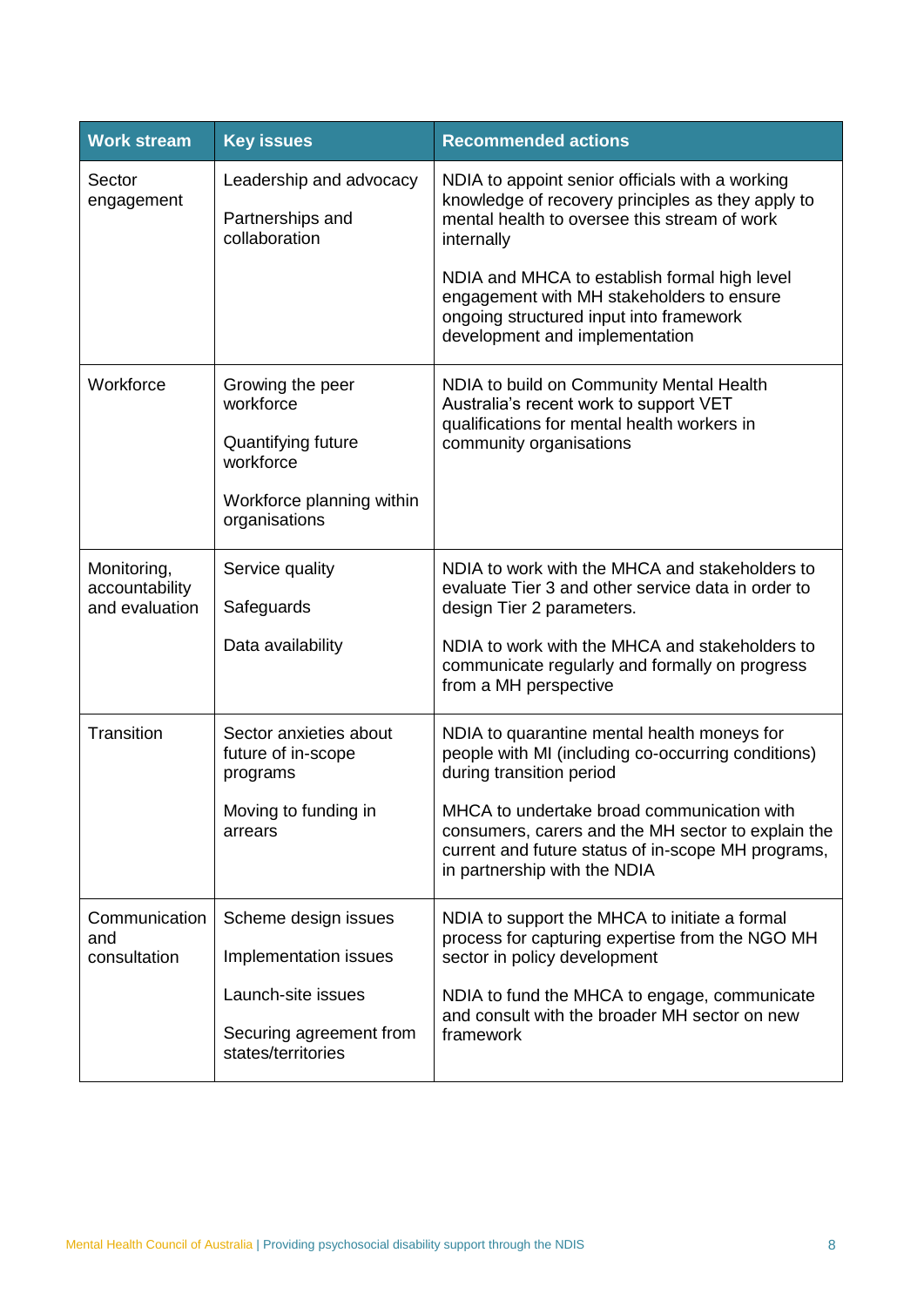# THE ROLE OF THE MHCA

The MHCA is well placed to assist the NDIA in the development of the new framework. As an independent peak body with no service delivery role and a diverse membership that includes consumers and carers alongside policy makers, researchers and service providers, the MHCA seeks to ensure that the NDIS meets the needs of people with psychosocial disability and their carers.

#### NEXT STEPS

The MHCA developed this proposal for a new framework at the request of the NDIA who, prior to this time, had asked us to respect their requirement for confidentiality. This requirement has now been lifted. To this point, and again at the NDIA's request, we have included only David Meldrum (CEO of the Mental Illness Fellowship of Australia) in the development of the proposal and we are very grateful for his generous contribution. We had flagged with the NDIA our eagerness, at the earliest opportunity, to engage in consultations with our members and with other experts from the non-government mental health sector in order to further test this proposal. We are pleased to have that opportunity now and welcome your feedback.